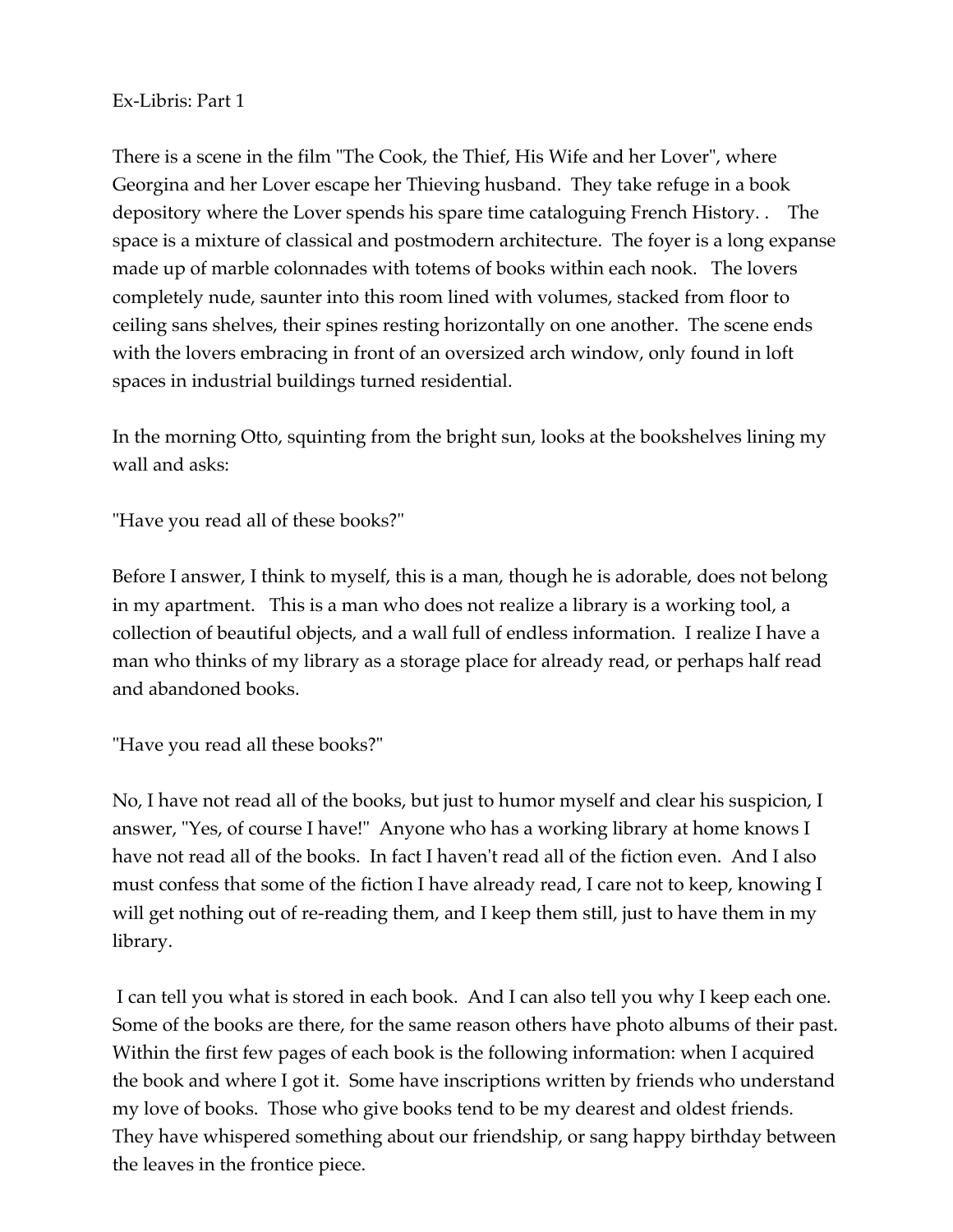On the cover page of Umberto Eco's How to Travel with a Salmon and Other Essays, penned in a quick blue ink is:

> "Happy Birthday Micki. This is to remind you that this is what I do. I travel with a salmon and that is all I do, and now when people ask you, tell 'em, I travel too!"

There is no signature, but I recognize the handwriting of my friend Rob and though it is not dated, I know it was given to me on Christmas 1994. Because it says so, two lines under the ISBN in this hard cover book.

My first love, Ted, the boy I thought the naive young me would marry and live happily ever after with, gave me my first serious art book. In a black scrawled casually way he wrote:

> Dear Micki, Good luck with your art, Hope this book is interesting and helpful. Keep it with you forever. I love you always. Merry Christmas. Teddy

The poor struggling engineering student, bought a hard cover Ansel Adams book of letters and images for \$50 and presented it to me on my 19th birthday. I wondered back then, why he gave me this specific book, after all he knew that I was a sculpture student not photography at the art school. At the time I didn't give the book much thought, regarded it as just a beautiful coffee table book that a non-artist would have found interesting. A flashy art book to impress the girlfriend in art school by showing her he too was interested in art, not just math and physics.

Flipping through the pages now after all these years I realize that he regarded our relationship in the same way the book is structured. We had a long distance relationship at the time, and being poor students with one pay phone shared by a whole floor of the dorm, we corresponded through letters. I must have written similar descriptive letters in closed with black and white photographs I had taken and developed myself, about my new situation and all that I was learning at the time, as Mr. Adams does in my book. The majority of this 400-page book on this master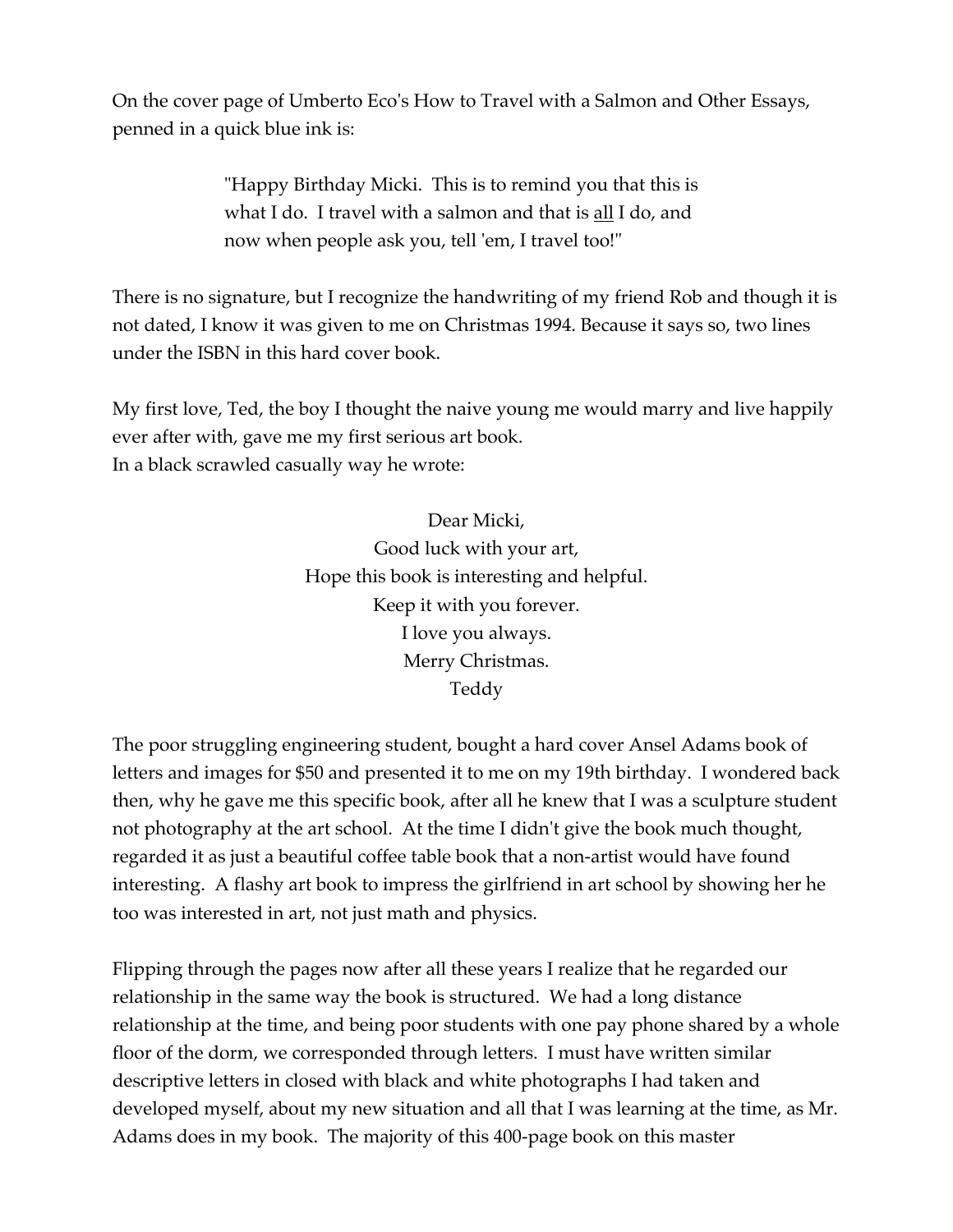photographer is filled with letters and texts and I find myself quietly apologizing to Ted for misreading his intentions.

The first books given to me were from my father when I was one and a half years old. They are French children's books meant for a child of about 4 or 5. Sentences organized in largish paragraphs with illustrations. Since I couldn't read, especially French, there isn't much of an inscription in the book.

He used a purplish pen and in all cases wrote directly on top of the title graphics on the title page. It is simple but mysteriously odd. He wrote:

To Migiwa The date And they are all signed Kei Switzerland

> or Kei Lausanne.

## or Kei Hamburg

A formal gift from a father on his travels to an infant daughter.

I recognize his handwriting to be my own and also realize where I get my habits.

Certain books also exist as archeological sights, where histories can be unearthed. Most of the books bought for my first philosophy class in college, often used love letters or goofy postcards from Ted as bookmarks. I select A Nietzsche Reader from the shelf and immediately it opens up to a page where a bookmark abandoned by a student fed up with nihilism marks its presence. On this page the student has underlined passages having to do with degeneration of morality, self-deception, etc.etc...etc. And I smile as I see the warm-hearted mushy gushy love note marking these thoughts.

The many books of fiction and critical essays often have plane ticket stubs as markers, showing my itinerary of thought while I was traveling. When I pick up these books for re reading, not only do I get the story that the author wants to retell to me but also the narrative is often mixed with my memories of the beach I was lying on, the Heathrow airport, or the guest bedroom in Osaka.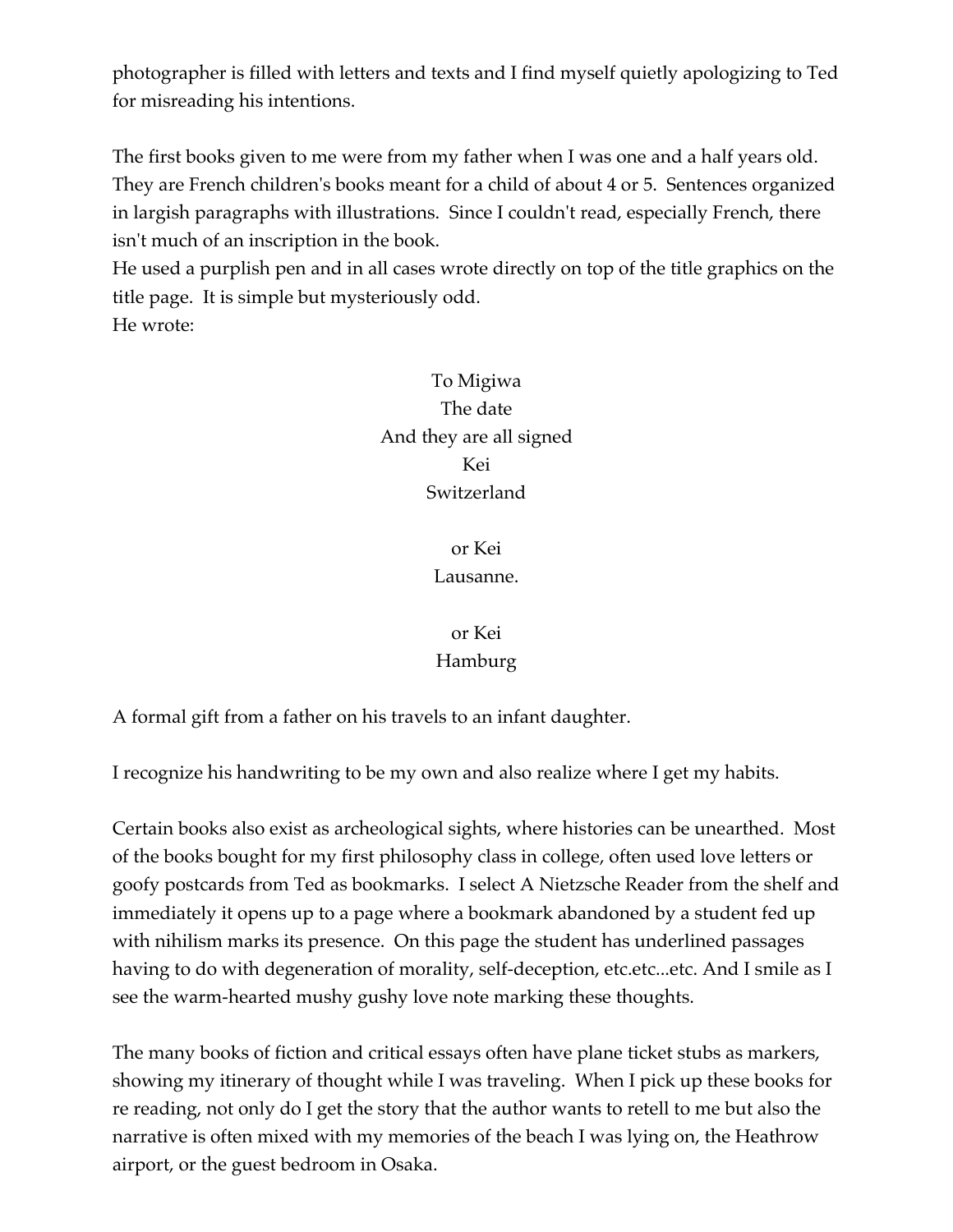## Part 2

I leave the room for a moment to start the coffee for our first cup of the day. When I return, the Banker is leaning, back against the headboard,  $w/my$  copy of Best Known Works of Flaubert resting on his belly. I think to myself: why this specific book out of all that is in front of him? I quickly scan the shelves and realize that this is one of the few that is hard bound in cloth naked of a graphically colorful jacket. It is a faded Harvard maroon in color, and on it's spine, the title simply in gold letters on a black square. I recall him saying once how he loves old books, and realize why this particular one caught his eye amongst all the rest.

 This book contains three complete, unabridged novels: Madame Bovary, The Temptation of Saint Anthony , and Salammbo. I bought this book off a street vendor somewhere in downtown Manhattan, years before I moved to the city. I don't remember where exactly, because back then, the streets were so foreign to me and the abundance of books lying about on blankets and shelves on the street amazing. I also recall the book was less than a buck, and opening the cover, I see in pencil, the scribble of 40 cents on the upper left corner. I remember thinking at the time, I should or rather every library should have a copy of Madam Bovery and how amazing that I can include this in my library for a mere 40 cents!

I slide up on the couch next to him as he reads passages from the book. He chooses lines out of a battle scene, obviously not Madam Bovery. I half hear him rambling on about horses with their bellies scraping the tips of grass at high speed, men being impaled by swords and such, how men just don't have jobs like that anymore...And I jokingly say that banking is perhaps just as rough in the year 2000. I listen contented as he reads. The sound of a voice reading is music to my ears, no matter what is actually being read. It is neither speech nor is it theater. I cannot explain it but there is a distinct sound the voice makes when reading out loud from the page.

I can't recall being read to as a child, but I have memories of many children's books. I have memories of my own voice in my inner ear trying to pronounce the new words from the Mochi Mochi Tree and the Aesop's Fables in Japanese...Later the same voice trying to decipher the new sounds of the English language as I stumble through One Fish Two Fish Red Fish Blue Fish, and much later the same voice in a more experienced inner ear cascading over the syllables in Horton Hears a Who and Where the Sidewalk Ends.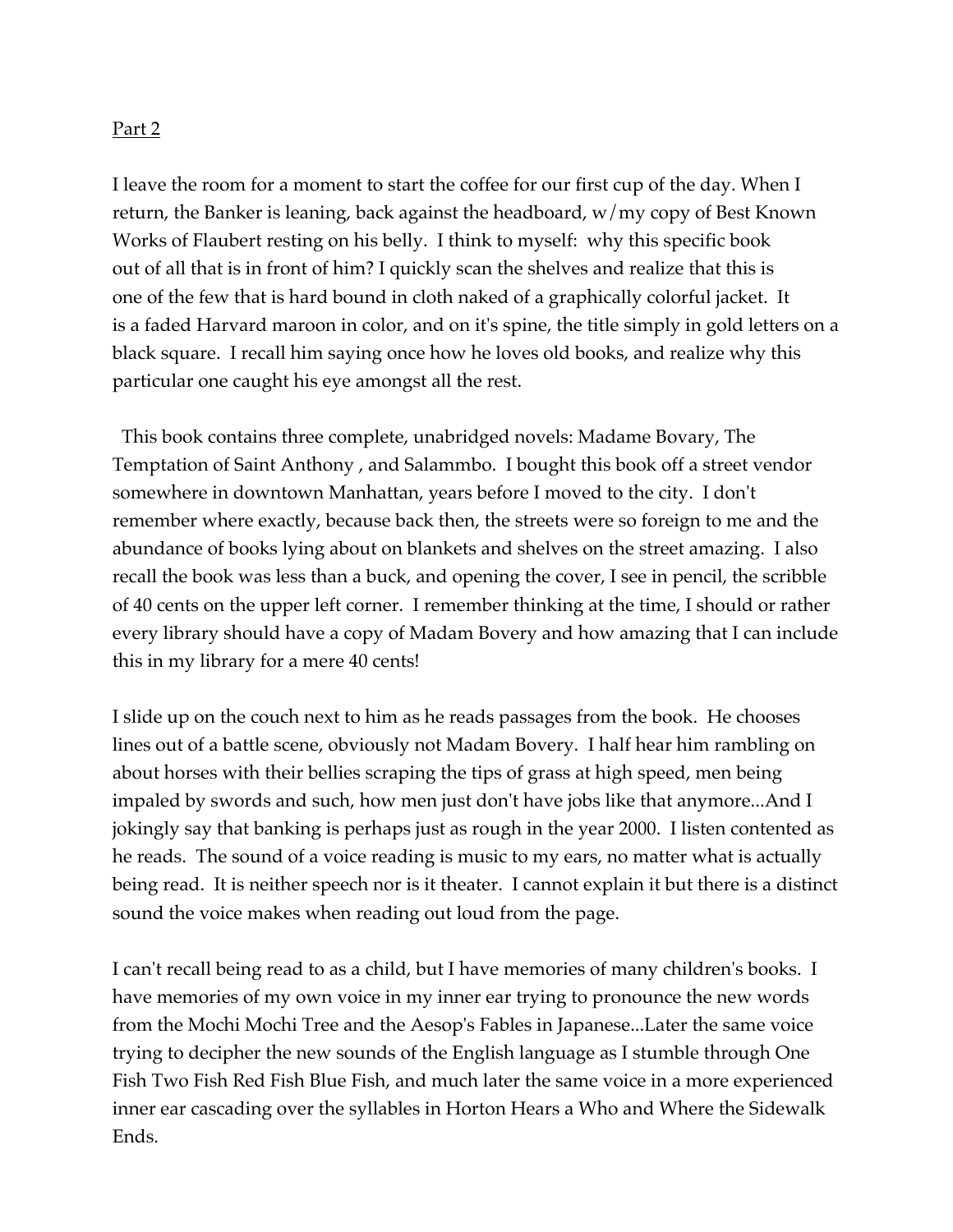Chris, on the other hand is my audience. In his company I become the reader. I often find myself reading silently in his company, while he busies himself with his tasks. He will look up to check to see where I've gone, and noticing my nose in a book, paper, or most often at his place, a magazine, he will say three simple words...

## "Read to me"

I often do not preface what I am reading, nor do I begin at the beginning, I just start when I hear him ask, "Read to me?" And sometimes it may be in mid sentence. Lately during the days we are separately working from one another, I come across text I want to share with him, and I dog-ear these selections in my mental tablet. The day we saw the 100 year old tree, I read to him Ethan Canin's short story, The Emperor of the Air. In the dim over head light spotting the paragraphs I read to him about the science teacher who wanted to save the old oak that had become invaded by red ants. I stopped between paragraphs to listen to his soft breathing, his head rising and falling in the crook of my shoulder as I read. Occasionally stopping to poke him awake again.

I save and catalogue the shorter pieces in my bag to read to him for our rides home on the subway at 3am after a night of drinking, or the brief moments before we fall asleep... Reading out loud transforms me into an actor. I must confess that I read to myself out loud when I am feeling lonely. Just to hear my voice telling myself a story is comforting.

History of reading/writing, about libraries being extremely loud due to no one not yet discovering silent reading.

Once the Banker took me to the Harvard club, his almamater, where they were hosting an evening of whisky tasting. Knowing my interest for architecture and interiors, took my hand and toured us around the three main floors of the historic McKim, Mead and White building. Stepping back into the turn of the century of old New York, we barreled through rooms musty with a hundred years of cigar smoke and heated discussions had by many white distinguished men, penetrating the upholstery. Then we end up at our destination, the room full of Oak, red plush carpeting. Bookshelves lining all four walls from floor to ceiling and more oak. There is a card catalogue in oak, the railings where the ladder slides on is oak, its years of brass rolling along the edge giving the wood a nice dark patina. There are no guilded frames of portraits of dead Harvard alumni, just books. This is a serious library. This is my dream library.

When I retell of my time spent in the Harvard Club library to my friends, they immediately refer to the JP Morgan's Library to be in simpatico. JP's library is much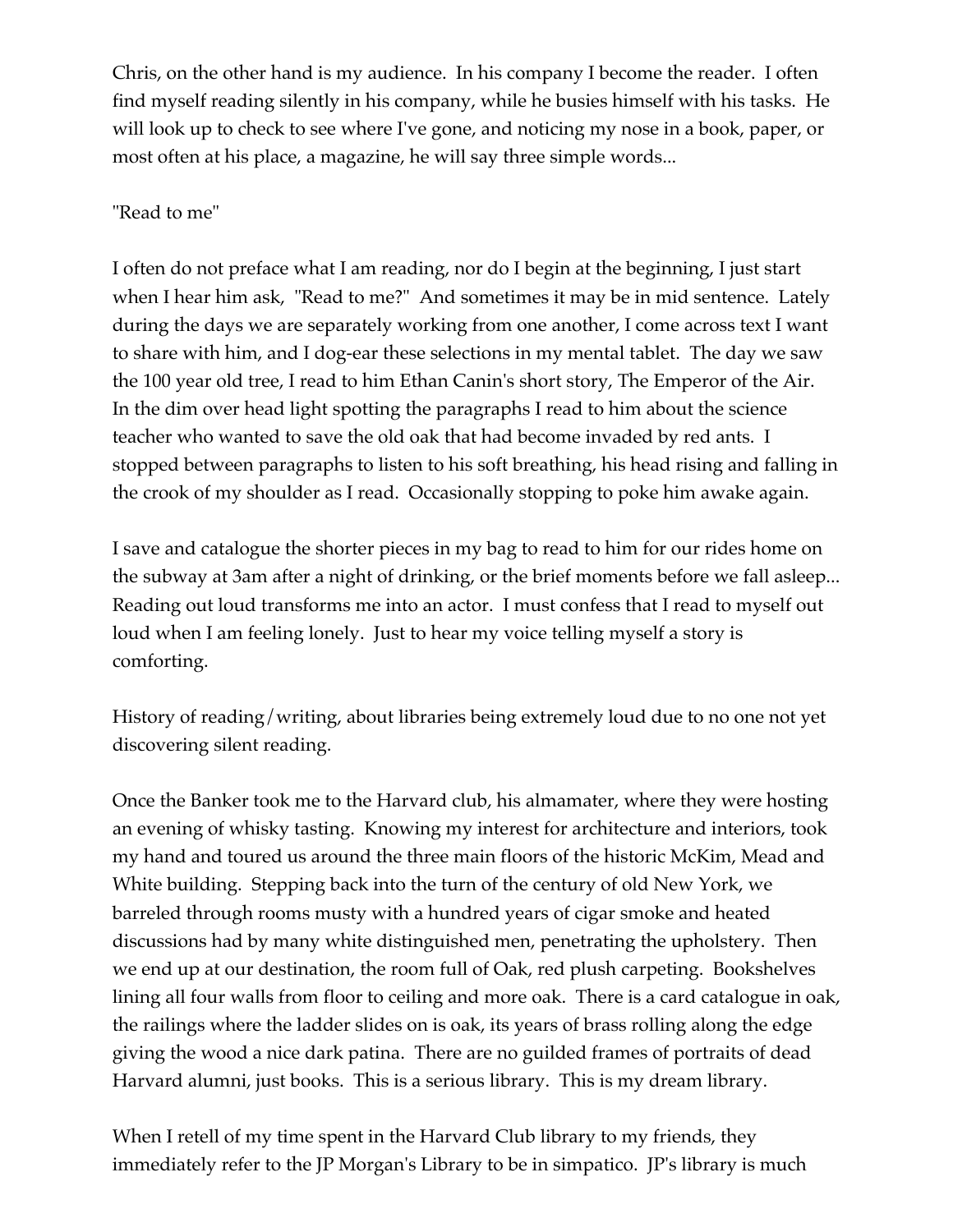more opulent, with much more red plushness, a dark brocaded mausoleum of knowledge. A singular collector's treasures, and the most important difference between the two is that at the Harvard club, the books were living tools that I could brush my fingers along the spine as I strolled through the space. I could pick out whichever volume caught my eye, and open it to reveal a whiff of age and antiquity. JP's books were out of reach for me.

I remember the first time I went to the Piermont Morgan Library and was impressed at the sheer scale of public intimacy. His study and museum have become an example of a period room, not a working library. Velvet ropes hold us back so we don't get too near the books. His study has barely enough illumination from the antique lamps to read. The books are all caged behind glass and patterns of cast patinaed ironwork, unable to get out for us to enjoy. There is a collection of religious iconography, paintings of family members, a bust of Ben Franklin, and the focus of the study is a fireplace larger than my bedroom.

Across from his study, you walk through a beautiful rotunda to enter into the library. This room has the stacks separated into three tiers, the upper two accessible by bookcases, which are also secret revolving doors. I sometimes I take my shoes off, and having the plush carpet underfoot I would walk about and pretend it were my own library. As you enter, directly to your left is case number 1. In the upper left starting point is a book by Baudelaire. I notice it is not categorized alphabetically, nor are there any numbers on the spines of the books. The books sit on shelves as objects in a collection, not as books in a library. Baudelaire cohabitates with other French titles: L'Offrande Lyrique, sets of books by Rousseau, many books on Fables by LeFontaine.

Case number 2 begins the collection of Bibles; the earliest I can see dates back to the 1500's. The bibles go on for few more cases. Case number 13 contains his collection of miniature books, mostly children's books. Titles like: Short Stories, Simple Stories, the Little Book of Knowledge, Cupids Present, Tom Thumb, Kinderspiele, Hymns for Infant Minds, 4 copies of Jack the giant Killer in a row, Captain Gulliver, Little Old Woman, Wisdom in Miniature, Little Bob, and so on. The largest book in this section is probably about 4x4 inches. Case number 21 is completely filled with books from all over the world about Robinson Crusoe: Kleine Robinson, Nouveau Robinso, Le Robinson Swisse. Adventures de Robinson Crusoe, La Petite Fille de Robinson

Some books are kept together and bandaged up with white cotton ribbons, like injured solders from the civil war. Others have frayed edges in the headband from years of index fingers picking it off the shelves. But for books that must be at least a hundred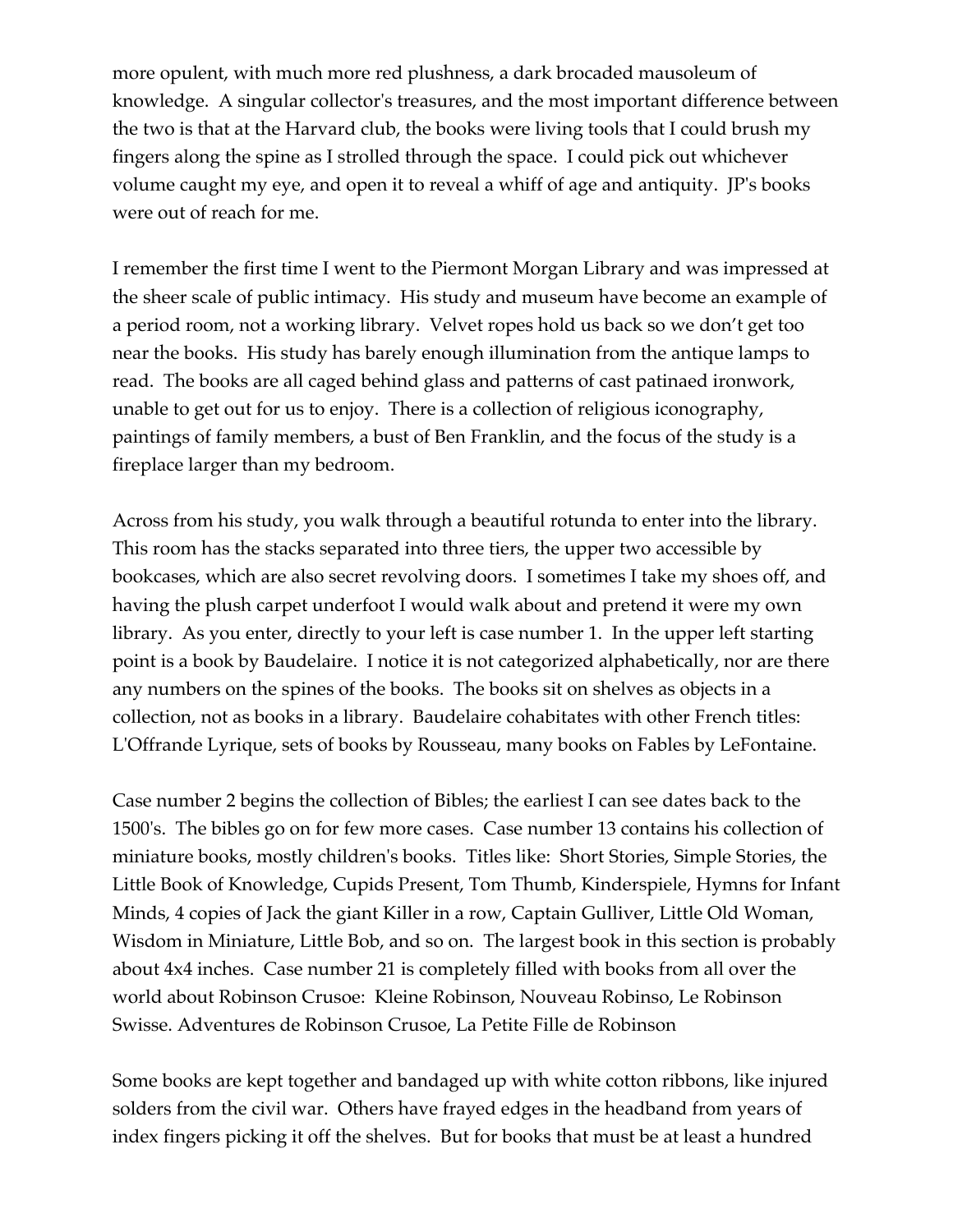years old, the gold leaf is hardly tarnished, the leather in perfect shape, they are surprisingly new looking.

My friend Rob used to stop at the threshold of the stacks at our Library in Graduate School. He was mesmerized more by the new acquisitions, just as he orders Chinese food from the colored back lit pictures, he was only interested in the immediate colors of the new glossy books. He would spend time with the new volumes, knowing he could not whisk them from the library, so new the books were, that they hadn't been catalogued yet. No bar code to brand them. Perhaps this was a closer feeling to being in a bookstore for him. That one step closer to owning the book. Before they got dressed in plastic cellophane jackets.

It was soon Christmas when Erik. entered my life. I find out through our puerile conversations that he too is a collector of books. He challenges me by saying he has more volumes than I. He calls it a collection, not a library. He tells me he has a larger collection.

How much do you spend on books a year?

And being skeptical, I quiz him about the bookstores in the city. Anyone who is addicted to books will spend a considerable amount of time in bookstores, so my first question to him is:

OK, where is the bathroom in the Borders at the WTC? His immediate reply is: Second floor, past the cafe, past the CDs on the right. This is correct. OK, where is the bathroom in the Barnes and Nobel at the Citicorp center? Again he immediately replies: Second floor past the art section turn left than a right. This is correct.

Then it's his turn to question the skeptic: Where is the art section in Coliseum books? I have been to this bookstore twice in my life. Once before going to the dentist to kill time, and on one other occasion, with a friend after a dinner full of wine.

He has a grin on his face knowing that this is a trick question. Long silence then I answer: Downstairs? Near the bargain books?